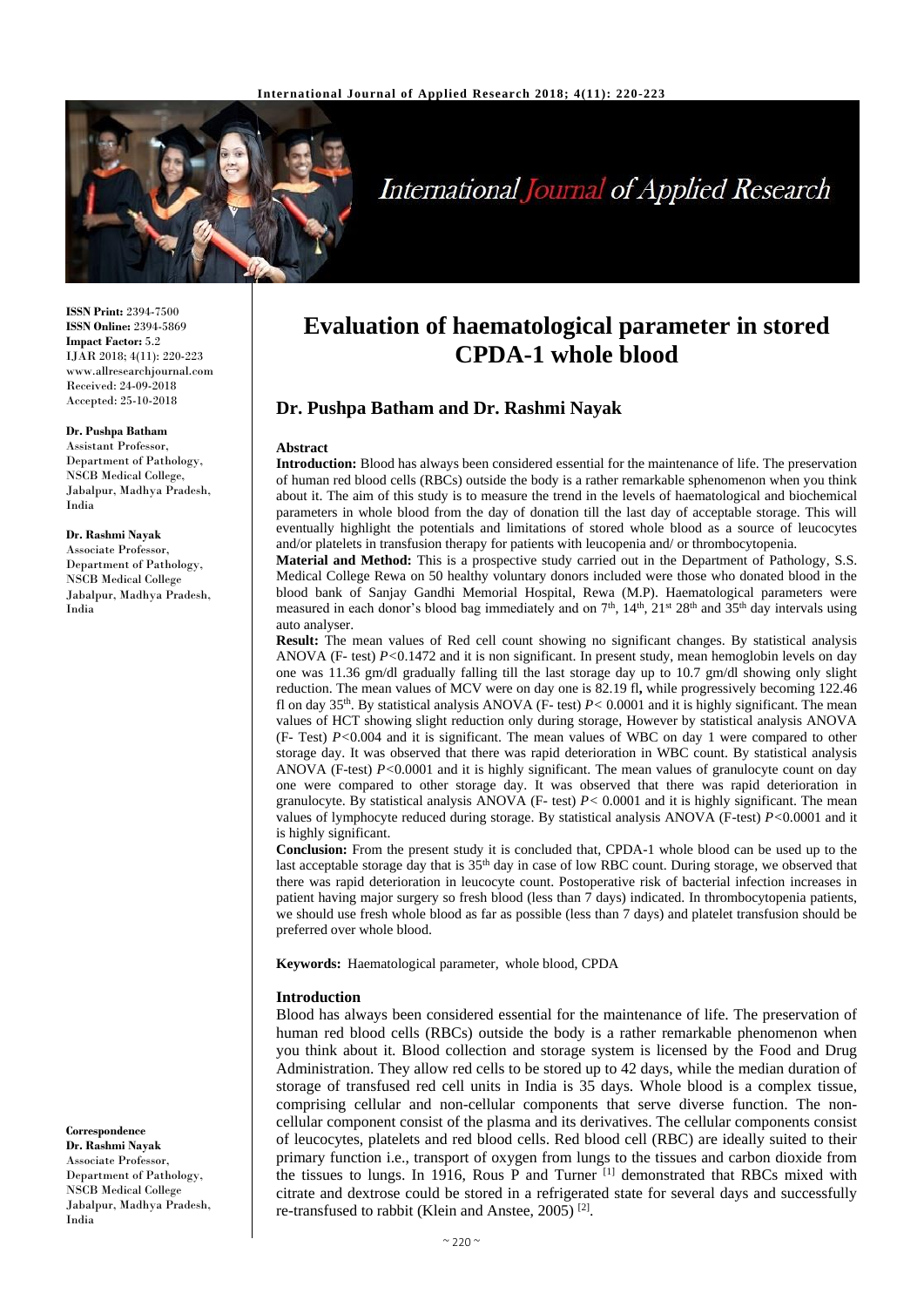Component therapy has a distributive advantage since a single unit of blood can be fractionated to the benefit of more than one patient. Because of its efficacy, blood component therapy has become the established modality in modern transfusion medicine in the developed countries where whole blood is now rarely used. However, in many developing nations including India {Rewa(M.P.)}, blood fractionation technology is still at its infancy and restricted to a few health care outlets at tertiary levels. It is therefore not surprising that whole blood stored at  $4^{\circ}$ C is still frequently used and has remained the most commonly used blood product in many hospitals. Stored whole blood has several limitations as a source of leucocytes and platelets since the concentrations of leucocytes and platelets fall as the length of storage increases. Storage has a negative effect on RBCs oxygen delivery and emerging evidence suggests that allogenic RBCs infusion may actually harm some recipients. Considerable evidence suggests that transfusion increases the risk of serious complications and death in critically ill patients, especially in patients who are undergoing cardiac surgery {Koch *et al*. 2008} [3] . RBCs lose potassium, 2, 3-diphosphoglycerate (2, 3-DPG), Adenosine Triphosphate (ATP) stores, lipids and membrane, while becoming more rigid and demonstrating reduced oxygen off-loading. White cells loose their phagocytic property within 4–6 hrs of collection and become nonfunctional after 24 hrs of storage. It is important to remember that they do not lose their antigenic property and are capable of sensitizing the recipient to produce nonhaemolytic febrile transfusion reactions. Few lymphocytes may remain viable even after 3 weeks of storage. The aim of this study is to measure the trend in the levels of haematological and biochemical parameters in whole blood from the day of donation till the last day of acceptable storage. This will eventually highlight the potentials and limitations of stored whole blood as a source of leucocytes and/or platelets in transfusion therapy for patients with leucopenia and/ or thrombocytopenia.

# **Aims and Objectives**

- 1. To study various haematological parameters change in stored CPDA-1 whole blood.
- 2. Comparison of haematological parameters between CPDA-1 stored whole blood (on  $35<sup>th</sup>$  day) and fresh blood.

## **Material and Methods**

The present study was carried out to assess the quality assurance for CPDA-1 stored whole blood. This study is performed in order to establish the safety of CPDA- 1 stored whole blood in different types of clinical cases by showing the gradual changes in various haematological parameters.

This is a prospective study carried out in the Department of Pathology, S.S. Medical College Rewa on 50 healthy voluntary donors included were those who donated blood in the blood bank of Sanjay Gandhi Memorial Hospital, Rewa (M.P.).

Male's ages were ranged between 18 to 45 years with a mean of 28.4 years while the female's ages were ranged between 23 to 45 years with a mean of 32 years. All subjects were serologically examined for hepatitis B virus, HCV, HIV I and II, Syphilis and Malaria parasite and found negative.

## **Blood Collection and Storage**

- **Blood bag:** Blood bags contain 49 ml CPDA-1 anticoagulant used for collection of 350 ml blood. CPDA solution stored whole blood for 35 days. The citrate prevents coagulation by binding or chelation to calcium, phosphate act as a buffer hence, maintains the pH of blood. Dextrose serves as substrate for the blood cells, while adenine maintains high ATP level in the RBC.
- A blood sample of about 50 ml is taken from each blood bag and blood bags are carefully stored in a quarantine shelf of the blood bank refrigerator maintained at  $4 - 6^{\circ}$ C. Each sample was divided in to 6 portion, each portion consisted of 7ml of blood was added in to plain test tube. One of these tubes was analyzed immediately, which was regarded as day 1. The other five tubes were kept in the blood bank refrigerator at 4-6 <sup>0</sup>C to be analysed later on at 7<sup>th</sup>day, 14<sup>th</sup> day, 21<sup>st</sup> day, 28<sup>th</sup> day, and 35<sup>th</sup> day intervals. Each sample was analysed for haematological parameters. +++

### **Testing Procedures**

**Haematological Parameters**-These parameters will be measured by using 'Auto analyser'.

ERMA PCE 210 (N) fully automatic haematology analyseris used

| <b>Storage</b><br><b>Days</b> | <b>RBC's count Mean</b><br>Value x $10^{12}/L$ | <b>Hemoglobin Mean</b><br>Value gm/dl | <b>MCV</b> Mean<br>Value fl | <b>Hematocrit Mean</b><br>Value % |
|-------------------------------|------------------------------------------------|---------------------------------------|-----------------------------|-----------------------------------|
| $Day1^{st}$                   | 4.54                                           | 11.36                                 | 82.19                       | 41.24                             |
| Day7 <sup>th</sup>            | 4.33                                           | 11.07                                 | 86.6                        | 40.66                             |
| Day14 <sup>th</sup>           | 4.36                                           | 11.06                                 | 91.39                       | 40.22                             |
| $Dav21^{st}$                  | 4.35                                           | 10.90                                 | 99.83                       | 40.00                             |
| Day28 <sup>th</sup>           | 4.34                                           | 10.75                                 | 110.94                      | 39.81                             |
| Dav35 <sup>th</sup>           | 4.27                                           | 10.72                                 | 122.46                      | 39.54                             |

#### **Observations & Discussion**

The mean values of Red cell count showing no significant changes. By statistical analysis ANOVA (F- test) *P<*0.1472 and it is non significant.

In present study, Red Blood Cell (RBCs) count showing no significant changes. The results agree with the study of Teddy C Adias *et al*. 2012 [4] .

The mean value of Hb from day one till the last storage day, showing slight reduction only,

However by statistical analysis ANOVA (F- Test) *P<* 0.0003 and it is significant.

In present study, mean hemoglobin levels on day one was 11.36 gm/dl gradually falling till the last storage day up to 10.7 gm/dl showing only slight reduction. This might be due to hemolysis that occurs during storage. The results were in agreement with the results of Donahne *et al*. [5] The erythrocyte hemolysis can be attributed to several causes including: old erythrocytes age hemolysis (ranged between 100-120 days), improper storage of blood (higher than 80C in blood bank refrigerator) or blood bags not mixed periodically leading to decreased 2, 3-diphosphoglycerate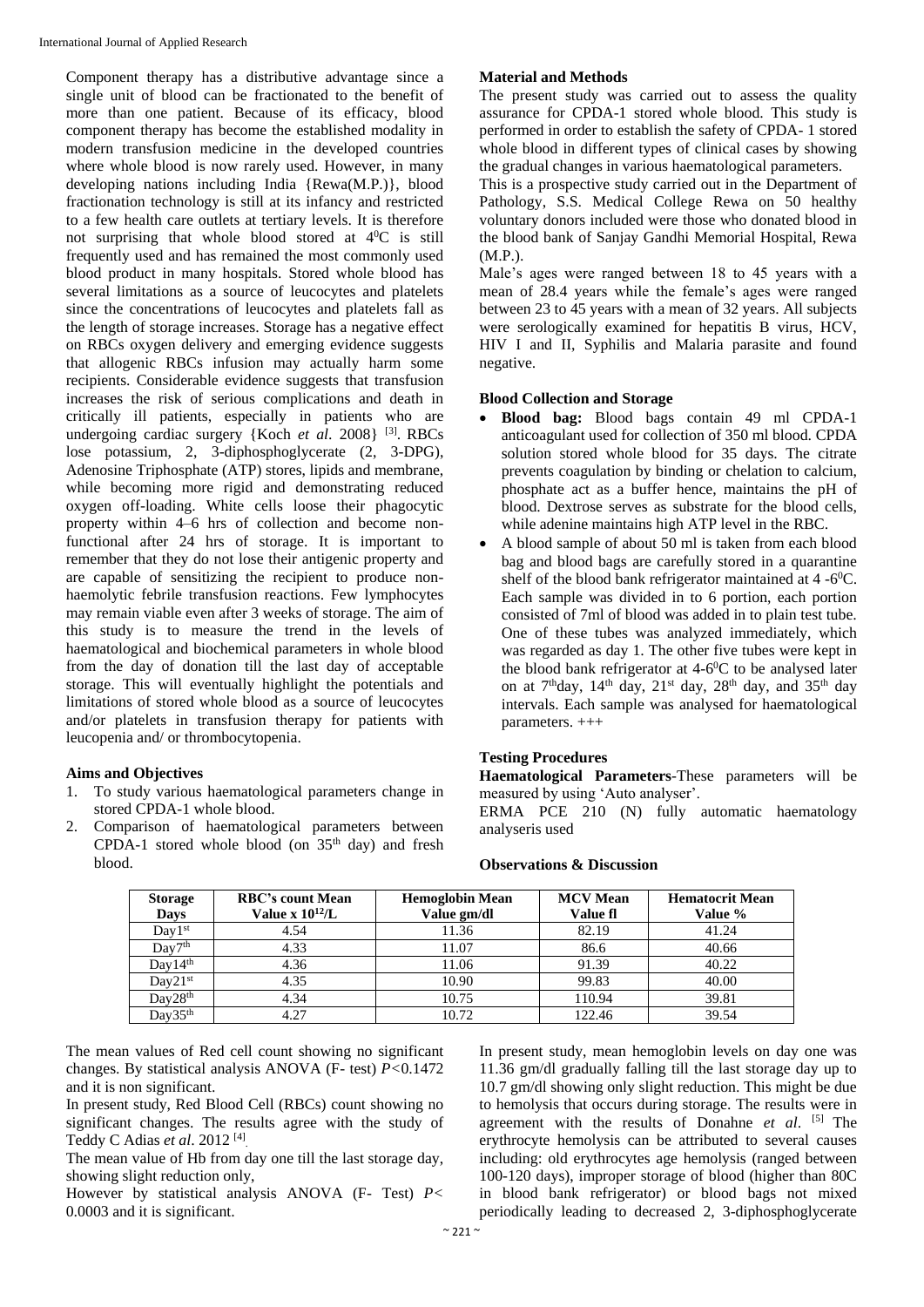which is very important to preserve RBC and maintains physiological functions. Although hemoglobin decrease was significant during storage, however its concentration in the blood was still within the acceptable normal range value. Similar type result found by Ahmed Y *et al*. <sup>[6]</sup> in his study 2009.

The mean values of MCV were on day one is 82.19 fl, while progressively becoming 122.46 fl on day  $35<sup>th</sup>$ . By statistical analysis ANOVA (F- test) *P<* 0.0001 and it is highly significant.

In present study, mean MCV value on day one of donation was 83.6 fl while progressively become 122.5 fl on 35th day. Similar result also found by two other authors Cohl SD et al. 1981<sup>[7]</sup> and D.N. Baily 2003<sup>[8]</sup> in his study.

The mean values of HCT showing slight reduction only during storage,

However by statistical analysis ANOVA (F- Test) *P<*0.004 and it is significant.

The mean hematocrit level is showing slow and steady fall during the entire storage period. This gradual but steady fall in hematocrit during storage was an expected finding that was due to depletion of red cell ATP. Hematocrit at day 7, started to decrease. The decrease in hematocrit (PCV) continued during storage. These results were in agreement with results of Bensinger *et al.* <sup>[9]</sup> The cause of decrease in hematocrit can be attributed to erythrocytes hemolysis. {Ahmed Y *et al* 2009 and D.N. Bailey *et al* 2003} [10, 8] . Previous studies had linked ATP depletion to loss of membrane function, reduced cell viability and rising levels of potassium along with free hemoglobin in the plasma of stored whole blood (Sagir G Ahmed et al 2009)<sup>[10]</sup>. The adenine component of the anticoagulant CPDA-1 was strategically added to provide a substrate for the synthesis ATP, hence prolonging the shelf life of stored blood to 35 days, which is longer than with non-adenine containing anticoagulants {Sagir G Ahmed et al 2009}<sup>[10]</sup>.

| <b>Storage</b><br><b>Days</b> | <b>WBC's count Mean</b><br>Value x $10^9$ /L | <b>Granulocyte count Mean</b><br>Value $x10^9/L$ | <b>Lymphocyte count Mean</b><br>Value $x10^9/L$ |
|-------------------------------|----------------------------------------------|--------------------------------------------------|-------------------------------------------------|
| Day1st                        | 6.78                                         | 4.97                                             | 2.75                                            |
| Day7 <sup>th</sup>            | 5.08                                         | 2.78                                             | 2.19                                            |
| Day14 <sup>th</sup>           | 3.80                                         | 1.65                                             | 1.52                                            |
| Day21 <sup>st</sup>           | 2.59                                         | 1.21                                             | 1.11                                            |
| Day28 <sup>th</sup>           | 1.56                                         | 0.81                                             | 0.77                                            |
| Day35 <sup>th</sup>           | 0.64                                         | 0.30                                             | 0.33                                            |

The mean values of WBC on day 1 were compared to other storage day. It was observed that there was rapid deterioration in WBC count. By statistical analysis ANOVA (F-test) *P<*0.0001 and it is highly significant.

In present study, leucocyte count fell more drastically, during the storage period. The mechanism of leucocyte depletion during whole blood storage may include loss of cell viability due to ATP depletion. Moreover, leucocytes are also consumed in the formation of micro-aggregates, which are conglomerate of leucocytes, platelets, fibrin, coldinsoluble globulin and cellular debris formed during storage. This is similar to the study of Sagir G Ahmed *et al.* 2009<sup>[10]</sup>. Sagir G. Ahmed et al. 2009<sup>[10]</sup> conducted a study, A unit of whole blood was collected (in CPDA-1 bag) from a Nigerian donor. Serial blood counts were determined from day of donation till expiry (day-35). The values before refrigeration were: hematocrit 40.1%, leucocyte 6.7 x 109 / l and platelets 253 x 109/ l, which fell during 40C storage to 35.1%, 0.2 x 109 / l and 35 x 109/l on day -35. The leucocyte and platelet counts fell below the critical values of 3x 109/l and 100 x109/l, which corresponded to the lower limits for leucocyte and platelet counts in Nigerians, after the 2nd day of storage. This study suggested that the potential usefulness of stored whole blood as a source of leucocytes and/or platelets was limited to the first 2days after collection.

The mean values of granulocyte count on day one were compared to other storage day. It was observed that there was rapid deterioration in granulocyte. By statistical analysis ANOVA (F- test)  $\overrightarrow{P}$  < 0.0001 and it is highly significant.

The mean values of lymphocyte reduced during storage. By statistical analysis ANOVA (F-test) *P<*0.0001 and it is highly significant. Present study, revealed a progressive fall in all type of leucocytes, however the pattern of changes observed in the serial differential count would suggest that granulocyte were more labile than the mononuclear cells comprising the lymphocytes and monocytes. The clinical significance of this observation is that stored whole blood would be particularly ineffective as a clinical tool in the management of aplastic anemia and other leucopenic patients, since the most critical entity in these cases is almost always neutropenia. Further more, this data revealed a specific survival advantage of lymphocytes in stored whole blood, which will imply that stored whole blood carries the risk of graft- versus- host disease, if viable donor lymphocytes get engrafted in immuno-deficient recipients and premature neonates {Sagir G Ahmed et al. 2009}<sup>[10]</sup>. This is particularly important within the context of the current HIV pandemic, which is strongly associated with anemia and frequent transfusions.

The fall in Leucocyte count was associated with reversal of granulocyte to lymphocyte ratio as revealed by relative rise in proportion of lymphocyte in the serial differential counts. The differential monocyte count showed a steady fall that was not as severe as that seen in granulocyte. By statistical analysis ANOVA(F-test) P value of granulocyte  $< 0.0001$ and P value of lymphocyte  $< 0.0001$ , both are significant but P value of monocyte < 0.3085, non significant.

| <b>Storage Day</b>  | <b>Storage Day</b>  | <b>Storage Day</b>  | <b>Storage Day</b>  |
|---------------------|---------------------|---------------------|---------------------|
| $Day1^{st}$         | $Day1^{st}$         | $Day1^{st}$         | $Day1^{st}$         |
| Day7 <sup>th</sup>  | Day7 <sup>th</sup>  | Day7 <sup>th</sup>  | Day7 <sup>th</sup>  |
| Day $14th$          | Day14 <sup>th</sup> | Day $14th$          | Day14 <sup>th</sup> |
| Day21 <sup>st</sup> | Day21 <sup>st</sup> | Day $21st$          | Day21st             |
| Day28 <sup>th</sup> | Day28 <sup>th</sup> | Day28 <sup>th</sup> | Day28 <sup>th</sup> |
| Day35 <sup>th</sup> | Day $35th$          | Day35 <sup>th</sup> | Day35 <sup>th</sup> |